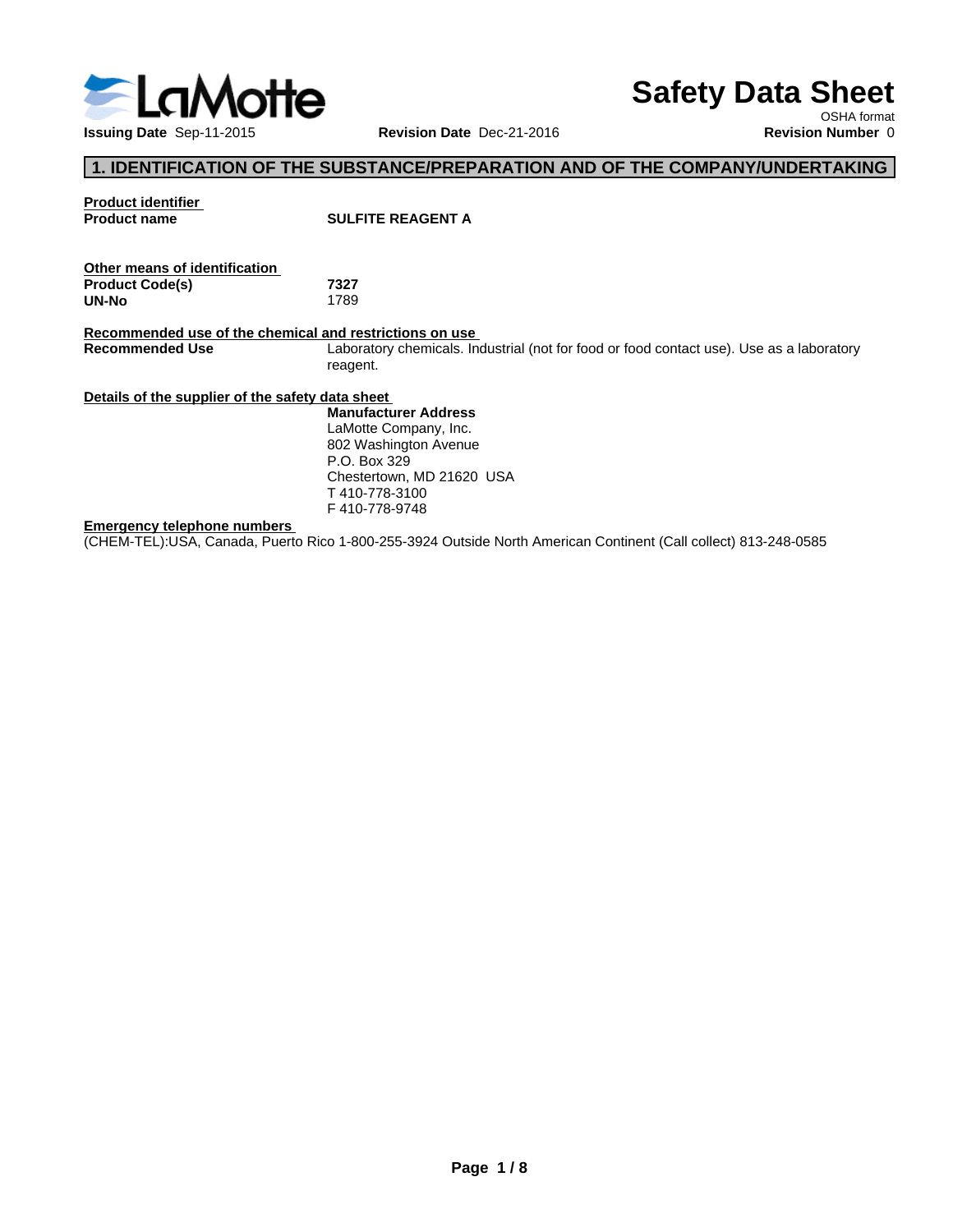# **2. HAZARDS IDENTIFICATION**

| Skin<br>corrosion/irritation                              | ∵ategorس          |
|-----------------------------------------------------------|-------------------|
| Serious eye<br>damage/eve irritation ؛                    | 'ategorب.         |
| Specific target organ<br>toxicity<br>(sinale<br>exposure) | ∵ategoryٽ<br>- 14 |

**EMERGENCY OVERVIEW**

# **DANGER POISON**

## **Hazard statements**

Causes skin irritation. Causes serious eye damage. May cause respiratory irritation. May cause drowsiness or dizziness.



# **Precautionary Statements - Prevention**

Wash face, hands and any exposed skin thoroughly after handling. Wear protective gloves/protective clothing/eye protection/face protection. Avoid breathing dust/fume/gas/mist/vapors/spray. Use only outdoors or in a well-ventilated area. Keep out of the reach of children.

IF IN EYES: Rinse cautiously with water for several minutes. Remove contact lenses, if present and easy to do. Continue rinsing. Immediately call a poison center or physician.

IF ON SKIN: Wash with plenty of soap and water. If skin irritation occurs: Get medical advice/attention. Take off contaminated clothing and wash before reuse.

IF INHALED: Remove victim to fresh air and keep at rest in a position comfortable for breathing. Call a poison center or doctor/physician if you feel unwell.

IF SWALLOWED:. Drink 1 or 2 glasses of water. Call a physician immediately.

#### **Storage:**

Keep container tightly closed and in a well-ventilated place. Store locked up. **Disposal:**

Dispose of contents/container to an approved waste disposal plant.

# **3. COMPOSITION/INFORMATION ON INGREDIENTS\***

| Chemical<br>' name                   | - - -<br>NO.<br>uno                  | $\mathbf{a}$<br>W.<br>ni sh<br>70 |
|--------------------------------------|--------------------------------------|-----------------------------------|
| Non-hazardous ingredients            | NI/ <i>F</i><br>1 W Z                | balance                           |
| wdrochloric acid<br>Hv.<br>iunu aulu | 7647<br>$\sim$ $\sim$<br>7 - U<br>-- | ັ                                 |

# **4. FIRST AID MEASURES**

#### **First Aid Measures**

General **advice Do not get in eyes, on skin, or on clothing. Do not breathe dust/fume/gas/mist/vapors/spray. Eye contact Immediately flush eyes with gentle stream of water for at least 15 minutes, occasionally** lifting upper and lower eyelids. Call a physician immediately.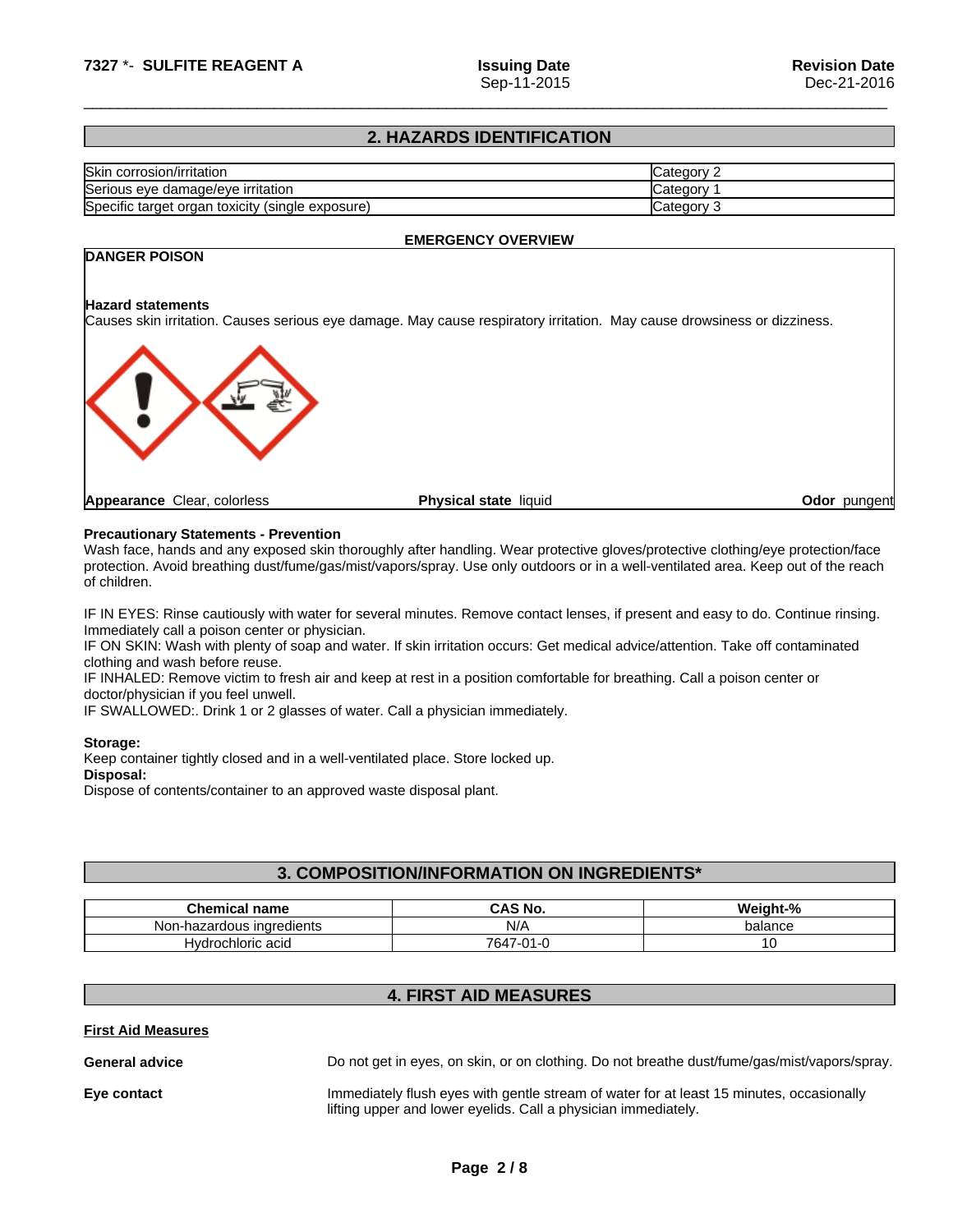| <b>Skin contact</b>                | Take off contaminated clothing and wash before reuse. Wash off immediately with plenty of<br>water for at least 15 minutes. Excess acid on skin can be neutralized with a 2% solution of<br>sodium bicarbonate in water. Call a physician immediately.                    |
|------------------------------------|---------------------------------------------------------------------------------------------------------------------------------------------------------------------------------------------------------------------------------------------------------------------------|
| <b>Inhalation</b>                  | Remove to fresh air. If breathing is difficult, give oxygen. If symptoms persist, call a<br>physician.                                                                                                                                                                    |
| <b>Ingestion</b>                   | Do NOT induce vomiting. Drink plenty of water. Call a physician immediately.                                                                                                                                                                                              |
| Self-protection of the first aider | Use personal protection recommended in Section 8. Do not use mouth-to-mouth method if<br>victim ingested or inhaled the substance; give artificial respiration with the aid of a pocket<br>mask equipped with a one-way valve or other proper respiratory medical device. |
|                                    |                                                                                                                                                                                                                                                                           |

# **5. FIREFIGHTING MEASURES**

#### **Suitable extinguishing media**

Dry chemical, CO 2, water spray or alcohol-resistant foam.

### **Specific hazards arising from the chemical**

Contact with most metals causes the formation of explosive and flammable hydrogen gas.

#### **Protective equipment and precautions for firefighters**

As in any fire, wear self-contained breathing apparatus pressure-demand, MSHA/NIOSH (approved or equivalent) and full protective gear.

# **6. ACCIDENTAL RELEASE MEASURES**

#### **Personal precautions, protective equipment and emergency procedures**

| <b>Personal precautions</b>                          | Ensure adequate ventilation. Use personal protective equipment. See section 8. Avoid<br>contact with skin, eyes, and inhalation of vapors.                                                                                                                                                                   |  |  |
|------------------------------------------------------|--------------------------------------------------------------------------------------------------------------------------------------------------------------------------------------------------------------------------------------------------------------------------------------------------------------|--|--|
| <b>Environmental precautions</b>                     | See Section 12 for additional Ecological Information. Beware of vapors accumulating to<br>form explosive concentrations. Vapors can accumulate in low areas.                                                                                                                                                 |  |  |
| Methods and material for containment and cleaning up |                                                                                                                                                                                                                                                                                                              |  |  |
| <b>Methods for containment</b>                       | Contain and collect spillage with non-combustible absorbent material, (e.g. sand, earth,<br>diatomaceous earth, vermiculite) and place in container for disposal according to local /<br>national regulations (see Section 13).                                                                              |  |  |
| Methods for cleaning up                              | Neutralize spill with alkaline material (sodium bicarbonate), being careful to prevent<br>splattering, then containerize slurry and hold for later disposal. If local regulations permit,<br>dilute slurry with water and rinse to drain with excess water. After cleaning, flush away<br>traces with water. |  |  |
|                                                      | <b>7. HANDLING AND STORAGE</b>                                                                                                                                                                                                                                                                               |  |  |
| <b>Precautions for safe handling</b>                 |                                                                                                                                                                                                                                                                                                              |  |  |
| <b>Handling</b>                                      | Handle in accordance with good industrial hygiene and safety practice. Prevent contact with<br>skin, eyes, and clothing. Do not taste or swallow. Do not eat, drink, or smoke when using<br>this product.                                                                                                    |  |  |
|                                                      | Conditions for safe storage, including any incompatibilities                                                                                                                                                                                                                                                 |  |  |
| Storage:                                             | Keep containers tightly closed in a dry, cool and well-ventilated place. Store at room                                                                                                                                                                                                                       |  |  |

temperature. Keep away from direct sunlight. Store away from incompatible materials. Keep out of the reach of children.

**Incompatible Products** Strong bases. Metals. Amines. Cyanides. Sulfides. Formaldehyde.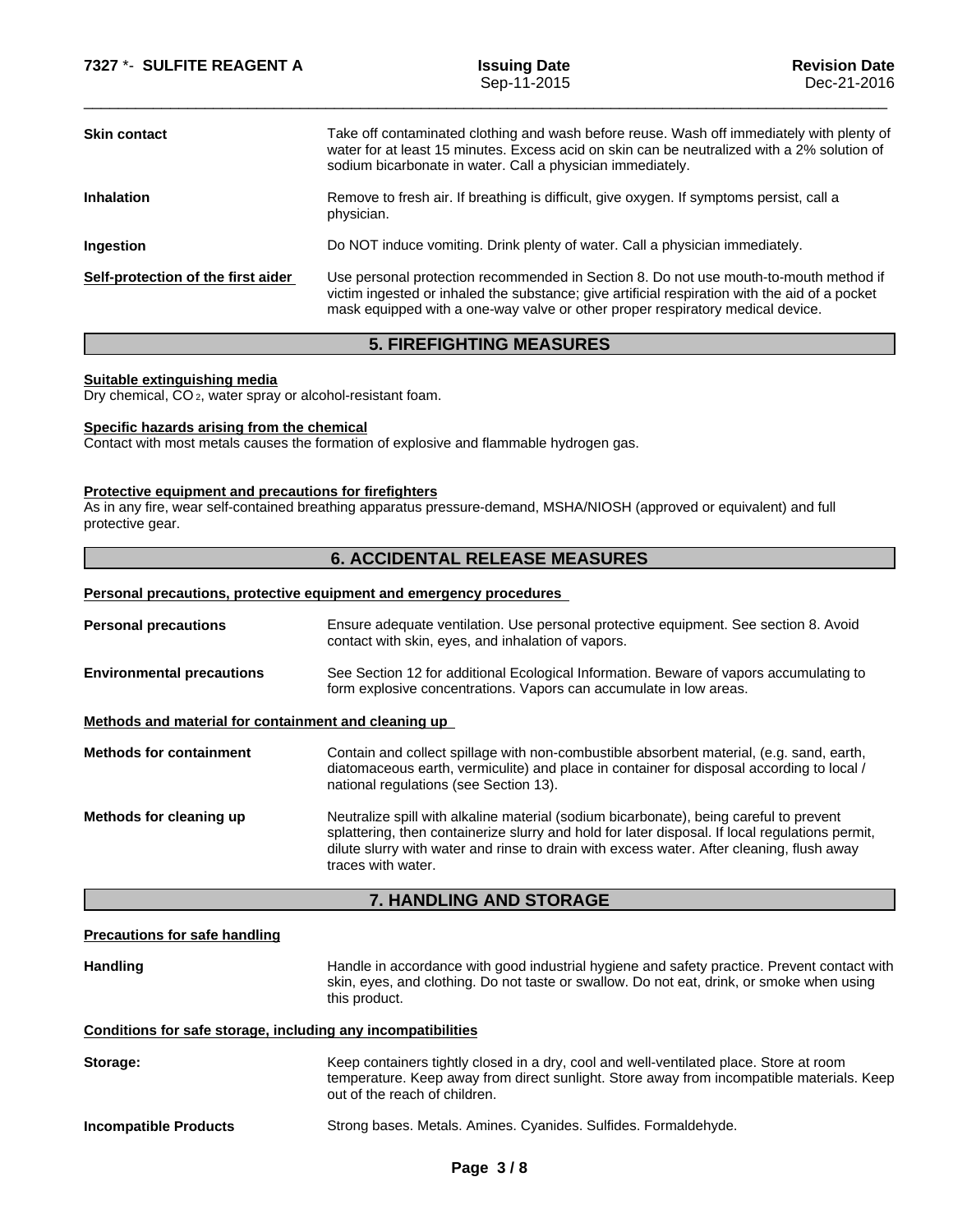# **8. EXPOSURE CONTROLS/PERSONAL PROTECTION**

# **Control parameters**

| <b>Chemical name</b>                                                  | <b>ACGIH TLV</b>                                                                                                                                                                                      | <b>OSHA PEL</b>                                     | <b>NIOSH IDLH</b>            |  |
|-----------------------------------------------------------------------|-------------------------------------------------------------------------------------------------------------------------------------------------------------------------------------------------------|-----------------------------------------------------|------------------------------|--|
| Non-hazardous ingredients                                             | *.                                                                                                                                                                                                    | $^{\star}$ .                                        | Not Established              |  |
| N/A                                                                   |                                                                                                                                                                                                       |                                                     |                              |  |
| Hydrochloric acid                                                     | Ceiling: 2 ppm                                                                                                                                                                                        | Ceiling 5 ppm (7mg/m <sup>3</sup> )                 | IDLH: 50 ppm                 |  |
| 7647-01-0                                                             |                                                                                                                                                                                                       |                                                     | Ceiling: 5 ppm               |  |
|                                                                       |                                                                                                                                                                                                       |                                                     | Ceiling: 7 mg/m <sup>3</sup> |  |
| <b>Appropriate engineering controls</b>                               |                                                                                                                                                                                                       |                                                     |                              |  |
| <b>Engineering Measures</b>                                           | <b>Showers</b><br>Eyewash stations<br>Ventilation systems.                                                                                                                                            |                                                     |                              |  |
| Individual protection measures, such as personal protective equipment |                                                                                                                                                                                                       |                                                     |                              |  |
| <b>Eye/Face Protection</b>                                            |                                                                                                                                                                                                       | Wear safety glasses with side shields (or goggles). |                              |  |
| Skin and body protection                                              | Wear protective gloves/clothing. Neoprene gloves. Rubber gloves.                                                                                                                                      |                                                     |                              |  |
| <b>Respiratory protection</b>                                         | When workers are facing concentrations above the exposure limit they must use<br>appropriate certified respirators.                                                                                   |                                                     |                              |  |
| <b>Hygiene Measures</b>                                               | Handle in accordance with good industrial hygiene and safety practice. Do not eat, drink or<br>smoke when using this product. Wash hands before breaks and immediately after handling<br>the product. |                                                     |                              |  |
|                                                                       |                                                                                                                                                                                                       |                                                     |                              |  |

# **9. PHYSICAL AND CHEMICAL PROPERTIES**

# **Information on basic physical and chemical properties**

| <b>Physical state</b><br>Appearance                                                                                                                                                                                                                                                                                                                                                                                                                                                                                                                                               | liquid<br>Clear, colorless                                                                                                                                                                                                                                                                                                                                                                                                                                    | Odor             | pungent |
|-----------------------------------------------------------------------------------------------------------------------------------------------------------------------------------------------------------------------------------------------------------------------------------------------------------------------------------------------------------------------------------------------------------------------------------------------------------------------------------------------------------------------------------------------------------------------------------|---------------------------------------------------------------------------------------------------------------------------------------------------------------------------------------------------------------------------------------------------------------------------------------------------------------------------------------------------------------------------------------------------------------------------------------------------------------|------------------|---------|
| <b>Property</b>                                                                                                                                                                                                                                                                                                                                                                                                                                                                                                                                                                   | Values                                                                                                                                                                                                                                                                                                                                                                                                                                                        | Remarks • Method |         |
| рH<br>Melting point / freezing point<br>Boiling point / boiling range<br><b>Flash point</b><br><b>Evaporation rate</b><br>Flammability (solid, gas)<br><b>Flammability Limit in Air</b><br><b>Upper flammability limit:</b><br>Lower flammability limit:<br>Vapor pressure<br>Vapor density<br><b>Specific gravity</b><br><b>Water solubility</b><br>Solubility in other solvents<br><b>Partition coefficient</b><br><b>Autoignition temperature</b><br><b>Decomposition temperature</b><br><b>Kinematic viscosity</b><br><b>Dynamic viscosity</b><br><b>Explosive properties</b> | No information available<br>ca 101 °C / 214 °F<br>Not Applicable<br>No information available<br>No information available<br>No information available<br>No information available<br>No information available<br>1 (water = 1)<br>No information available<br>No information available<br>No information available<br>No information available<br>No information available<br>No information available<br>No information available<br>No information available |                  |         |
| <b>Oxidizing properties</b>                                                                                                                                                                                                                                                                                                                                                                                                                                                                                                                                                       | No information available                                                                                                                                                                                                                                                                                                                                                                                                                                      |                  |         |

**Other Information**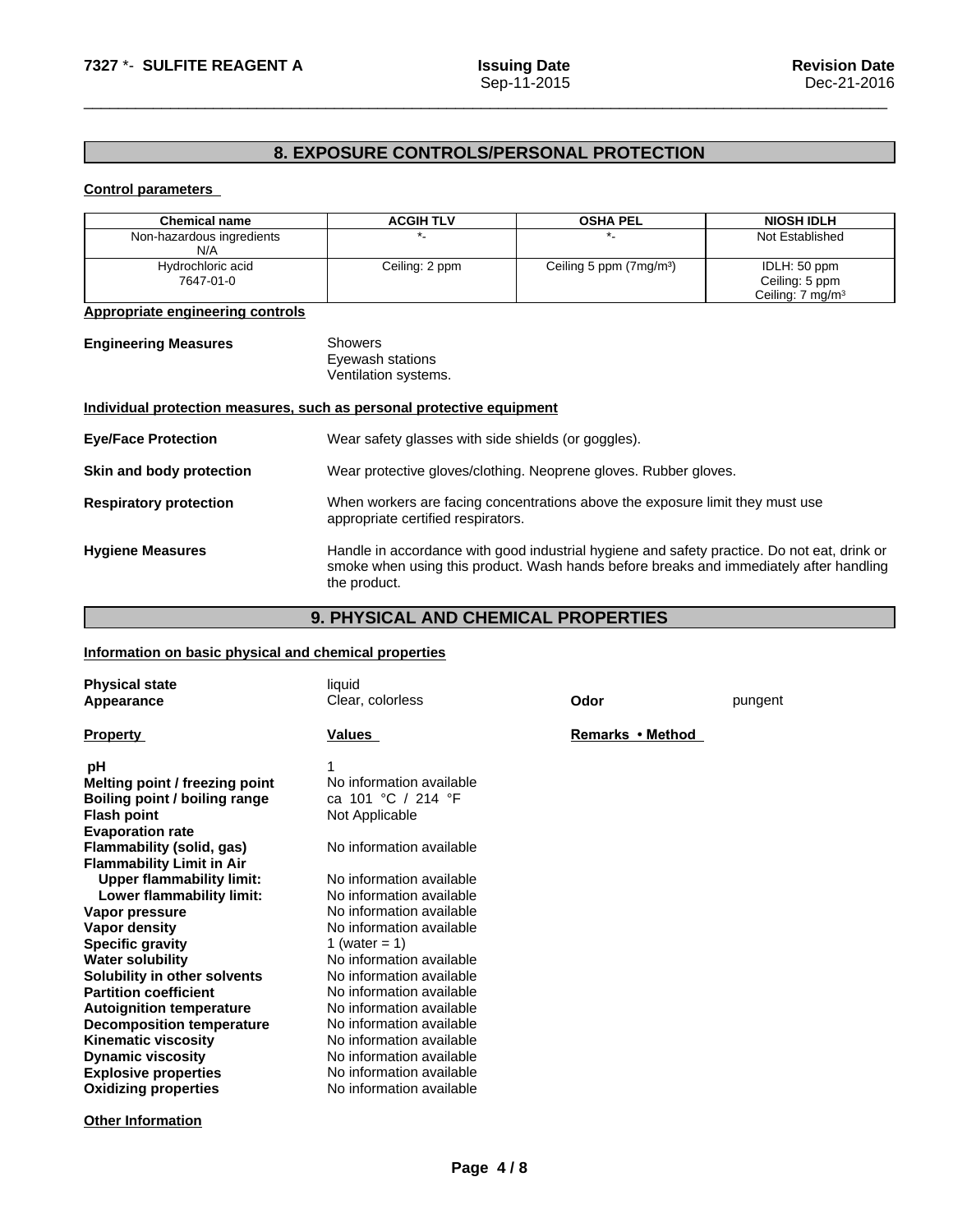| Softening point         | No information available |
|-------------------------|--------------------------|
| <b>Molecular weight</b> | No information available |
| <b>VOC Content (%)</b>  | No information available |
| <b>Density</b>          | No information available |
| <b>Bulk density</b>     | No information available |

# **10. STABILITY AND REACTIVITY**

| <b>Stability</b><br><b>Hazardous Reactions</b>                                  | Stable under normal conditions of use and storage.<br>Thermal oxidative decomposition produces toxic chlorine gas and flammable hydrogen gas.<br>May react with metals to produce flammable hydrogen gas. |  |  |
|---------------------------------------------------------------------------------|-----------------------------------------------------------------------------------------------------------------------------------------------------------------------------------------------------------|--|--|
| <b>Hazardous polymerization</b>                                                 | Hazardous polymerization does not occur.                                                                                                                                                                  |  |  |
| <b>Conditions to avoid</b>                                                      | Excessive heat. Incompatible products. Direct sunlight.                                                                                                                                                   |  |  |
| Incompatible materials                                                          | Strong bases. Metals. Amines. Cyanides. Sulfides. Formaldehyde.                                                                                                                                           |  |  |
| Hazardous decomposition products Chlorine gas. Hydrogen gas. Hydrogen chloride. |                                                                                                                                                                                                           |  |  |

# **11. TOXICOLOGICAL INFORMATION**

#### **Information on likely routes of exposure**

# **Component identification**

| <b>Chemical name</b>      | ATEmix (oral)         | <b>ATEmix (dermal)</b>  | <b>Inhalation LC50</b>  |
|---------------------------|-----------------------|-------------------------|-------------------------|
| Non-hazardous ingredients | Not Established       | Not Established         | Not Established         |
| IN/A                      |                       |                         |                         |
| Hydrochloric acid         | 238 - 277 mg/kg (Rat) | $>$ 5010 mg/kg (Rabbit) | $= 1.68$ mg/L (Rat) 1 h |
| 17647-01-0                |                       |                         |                         |

# **Information on toxicological effects**

**Carcinogenicity** Hydrochloric acid is classified by IARC as Group 3 - not classifiable as to its carcinogenicity to humans.

| Chemical name                     | ACGIH           | <b>IARC</b>     | <b>NTP</b>      | <b>OSHA</b>     |
|-----------------------------------|-----------------|-----------------|-----------------|-----------------|
| Non-hazardous ingredients<br>IN/A | Not Established | Not Established | Not Established | Not Established |
| Hydrochloric acid<br>17647-01-0   | Not Established | Group 3         | Not Established |                 |

**Chronic toxicity** Chronic exposure to corrosive mists or vapors may cause erosion of the teeth. Prolonged contact causes serious tissue damage.

| ATEmix (oral)                 | 2,380.00 mg/kg  |
|-------------------------------|-----------------|
| ATEmix (dermal)               | 50,100.00 mg/kg |
| ATEmix (inhalation-dust/mist) | 5.01 ma/l       |

# **12. ECOLOGICAL INFORMATION**

#### **Ecotoxicity**

**Unknown Aquatic Toxicity** 0 % of the mixture consists of components(s) of unknown hazards to the aquatic environment

| <b>Chemical name</b>      | Toxicity to Algae | <b>Toxicity to Fish</b>         | Daphnia Magna (Water Flea) |
|---------------------------|-------------------|---------------------------------|----------------------------|
| Non-hazardous ingredients | Not Established   | Not Established                 | Not Established            |
| N/A                       |                   |                                 |                            |
| Hydrochloric acid         | Not Established   | 282: 96 h Gambusia affinis mg/L | Not Established            |
| 7647-01-0                 |                   | LC50 static                     |                            |

# **Persistence and degradability**

No information available.

#### **Bioaccumulation/Accumulation**

No information available.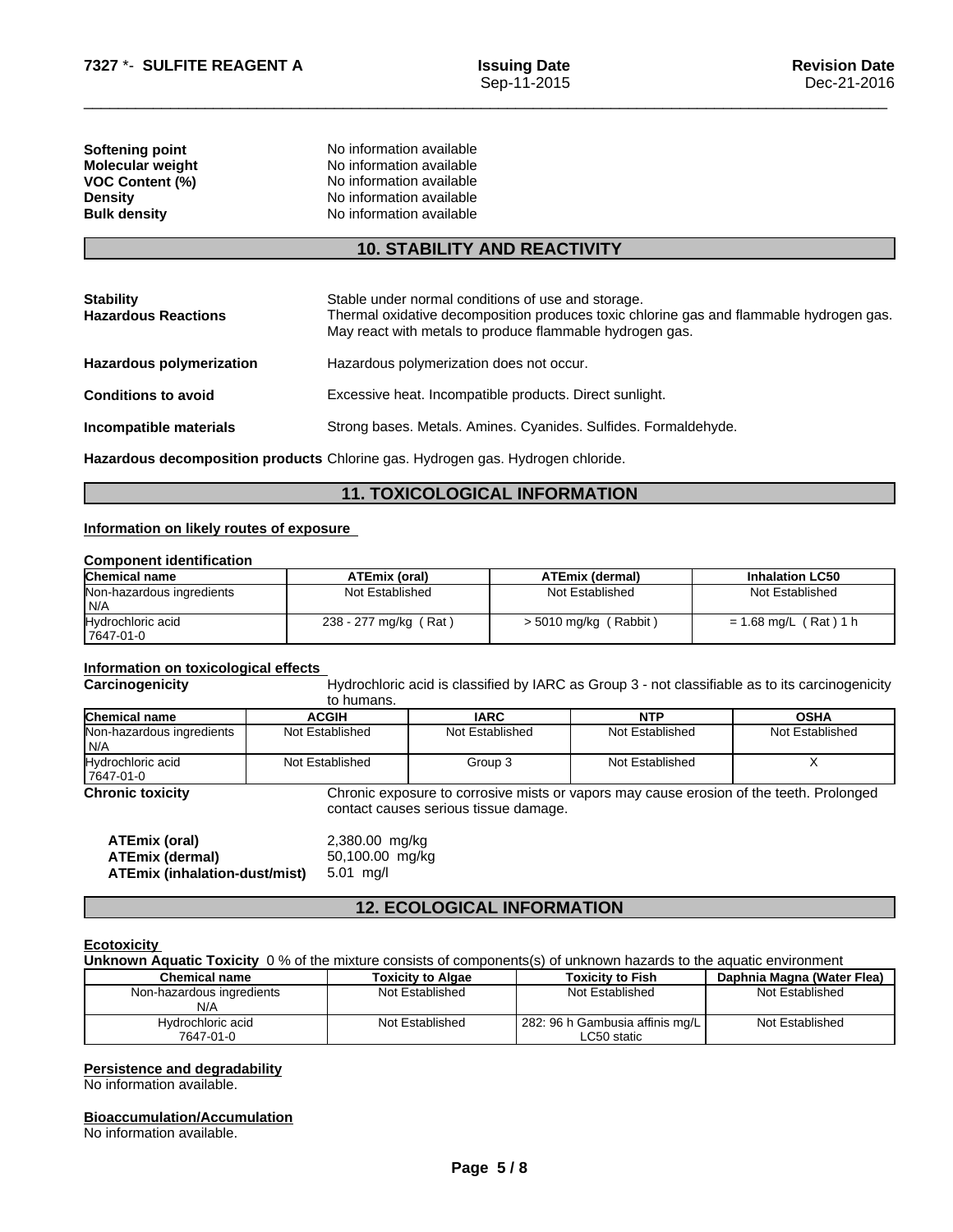| <b>Chemical name</b>             | Log Pow         |
|----------------------------------|-----------------|
| Non-hazardous ingredients<br>N/A | Not Established |
| Hydrochloric acid<br>7647-01-0   | Not Established |

# **13. DISPOSAL CONSIDERATIONS**

**Disposal Methods** Dispose according to federal, state, and local regulations. If permitted, neutralize reagent with sodium bicarbonate/sodium carbonate, add slurry to large volume of water to dilute, rinse to drain with excess water.

**Contaminated packaging** Do not reuse empty containers.

| <b>Chemical name</b>               | <b>RCRA</b>     | <b>RCRA - Basis for Listing</b> | <b>RCRA - D Series Wastes</b> | <b>RCRA - U Series Wastes</b> |
|------------------------------------|-----------------|---------------------------------|-------------------------------|-------------------------------|
| Non-hazardous ingredients I<br>N/A | Not Established |                                 | Not Established               | Not Established               |
| Hydrochloric acid<br>7647-01-0     | Not Established |                                 | Not Established               | Not Established               |

| <b>Chemical name</b>             | <b>RCRA - Halogenated</b><br><b>Organic Compounds</b> | <b>RCRA - P Series Wastes</b> | <b>RCRA - F Series Wastes</b>     | <b>RCRA - K Series Wastes</b> |
|----------------------------------|-------------------------------------------------------|-------------------------------|-----------------------------------|-------------------------------|
| Non-hazardous ingredients<br>N/A | Not Established                                       | Not Established               | Not Established                   | Not Established               |
| Hydrochloric acid<br>7647-01-0   | Not Established                                       | Not Established               | Not Established                   | Not Established               |
|                                  | Chamical nama                                         |                               | California Hazardous Waste Status |                               |

| <b>Chemical name</b>      | California Hazardous Waste Status |
|---------------------------|-----------------------------------|
| Non-hazardous ingredients |                                   |
| N/A                       |                                   |
| Hydrochloric acid         |                                   |
| 7647-01-0                 |                                   |

# **14. TRANSPORT INFORMATION**

| <b>DOT</b><br>Proper shipping name<br>UN-No<br><b>Hazard Class</b><br>Packing group<br><b>Reportable Quantity (RQ)</b> | <b>HYDROCHLORIC ACID</b><br>1789<br>8<br>Ш<br>5000   |
|------------------------------------------------------------------------------------------------------------------------|------------------------------------------------------|
| <b>TDG</b>                                                                                                             | Not regulated                                        |
| <b>MEX</b>                                                                                                             | Not regulated                                        |
| <b>ICAO</b>                                                                                                            | Not regulated                                        |
| <b>IATA</b><br>UN-No<br>Proper shipping name<br><b>Hazard Class</b><br><b>Packing group</b>                            | 1789<br><b>HYDROCHLORIC ACID SOLUTION</b><br>8<br>Ш  |
| <b>IMDG/IMO</b><br>UN-No<br>Proper shipping name<br><b>Hazard Class</b><br><b>Packing group</b>                        | 1789<br><b>HYDROCHLORIC ACID, SOLUTION</b><br>8<br>Ш |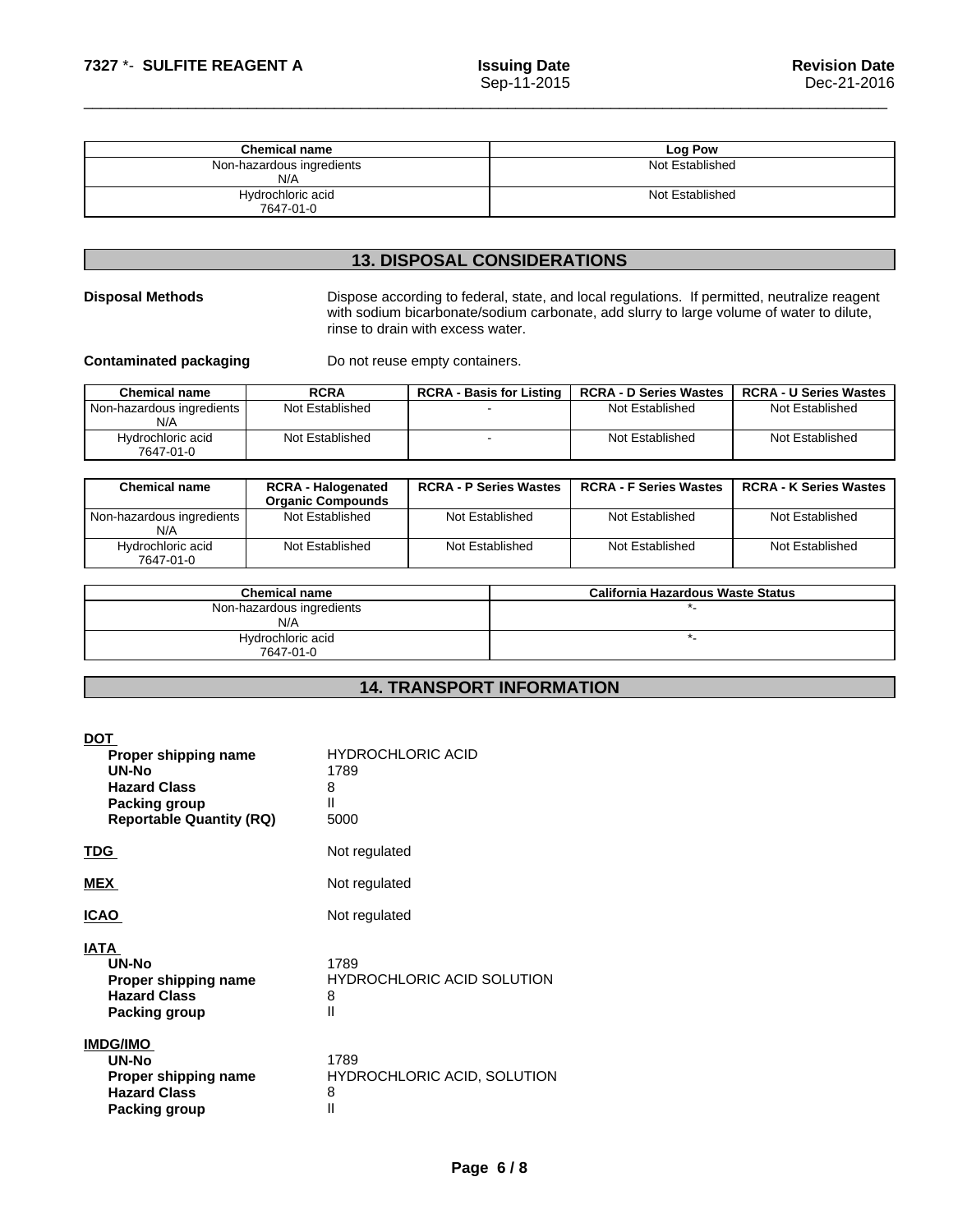| <b>RID</b>           |                                   |  |
|----------------------|-----------------------------------|--|
| UN-No                | 1789                              |  |
| Proper shipping name | <b>HYDROCHLORIC ACID SOLUTION</b> |  |
| <b>Hazard Class</b>  | 8                                 |  |
| <b>Packing group</b> | Ш                                 |  |
| <b>ADR</b>           |                                   |  |
| UN-No                | 1789                              |  |
| Proper shipping name | <b>HYDROCHLORIC ACID SOLUTION</b> |  |
| <b>Hazard Class</b>  | 8                                 |  |
| <b>Packing group</b> | Ш                                 |  |

**15. REGULATORY INFORMATION**

| Does not comply |
|-----------------|
| Does not comply |
| Does not comply |
| Does not comply |
| Does not comply |
| Does not comply |
| Does not comply |
| Does not comply |
|                 |

**ADN** Not regulated

**Legend:** 

**TSCA** - United States Toxic Substances Control Act Section 8(b) Inventory

**DSL/NDSL** - Canadian Domestic Substances List/Non-Domestic Substances List

**EINECS/ELINCS** - European Inventory of Existing Chemical Substances/European List of Notified Chemical Substances

**ENCS** - Japan Existing and New Chemical Substances

**IECSC** - China Inventory of Existing Chemical Substances

**KECL** - Korean Existing and Evaluated Chemical Substances

**PICCS** - Philippines Inventory of Chemicals and Chemical Substances

**AICS** - Australian Inventory of Chemical Substances

# **US Federal Regulations**

# **SARA 313**

Section 313 of Title III of the Superfund Amendments and Reauthorization Act of 1986 (SARA). This product contains a chemical or chemicals which are subject to the reporting requirements of the Act and Title 40 of the Code of Federal Regulations, Part 372

| <b>Chemical name</b>                  | SARA 313 - Threshold Values % |
|---------------------------------------|-------------------------------|
| Non-hazardous ingredients<br>N/A      | Not Established               |
| Hydrochloric acid<br>7647-01-0        | 1.0                           |
| <b>SARA 311/312 Hazard Categories</b> |                               |
| Acute health hazard                   | Yes                           |
| <b>Chronic Health Hazard</b>          | Yes                           |
| Fire hazard                           | No.                           |
| Sudden release of pressure hazard     | No                            |
| <b>Reactive Hazard</b>                | No                            |

### **CWA (Clean WaterAct)**

This product contains the following substances which are regulated pollutants pursuant to the Clean Water Act (40 CFR 122.21 and 40 CFR 122.42)

| <b>Chemical name</b>             | <b>CWA - Reportable</b><br>Quantities | <b>CWA - Toxic Pollutants</b> | <b>CWA - Priority Pollutants</b> | <b>CWA - Hazardous</b><br><b>Substances</b> |
|----------------------------------|---------------------------------------|-------------------------------|----------------------------------|---------------------------------------------|
| Non-hazardous ingredients<br>N/A | Not Established                       | Not Established               | Not Established                  | Not Established                             |
| Hydrochloric acid<br>7647-01-0   | 5000 lb                               | Not Established               | Not Established                  |                                             |